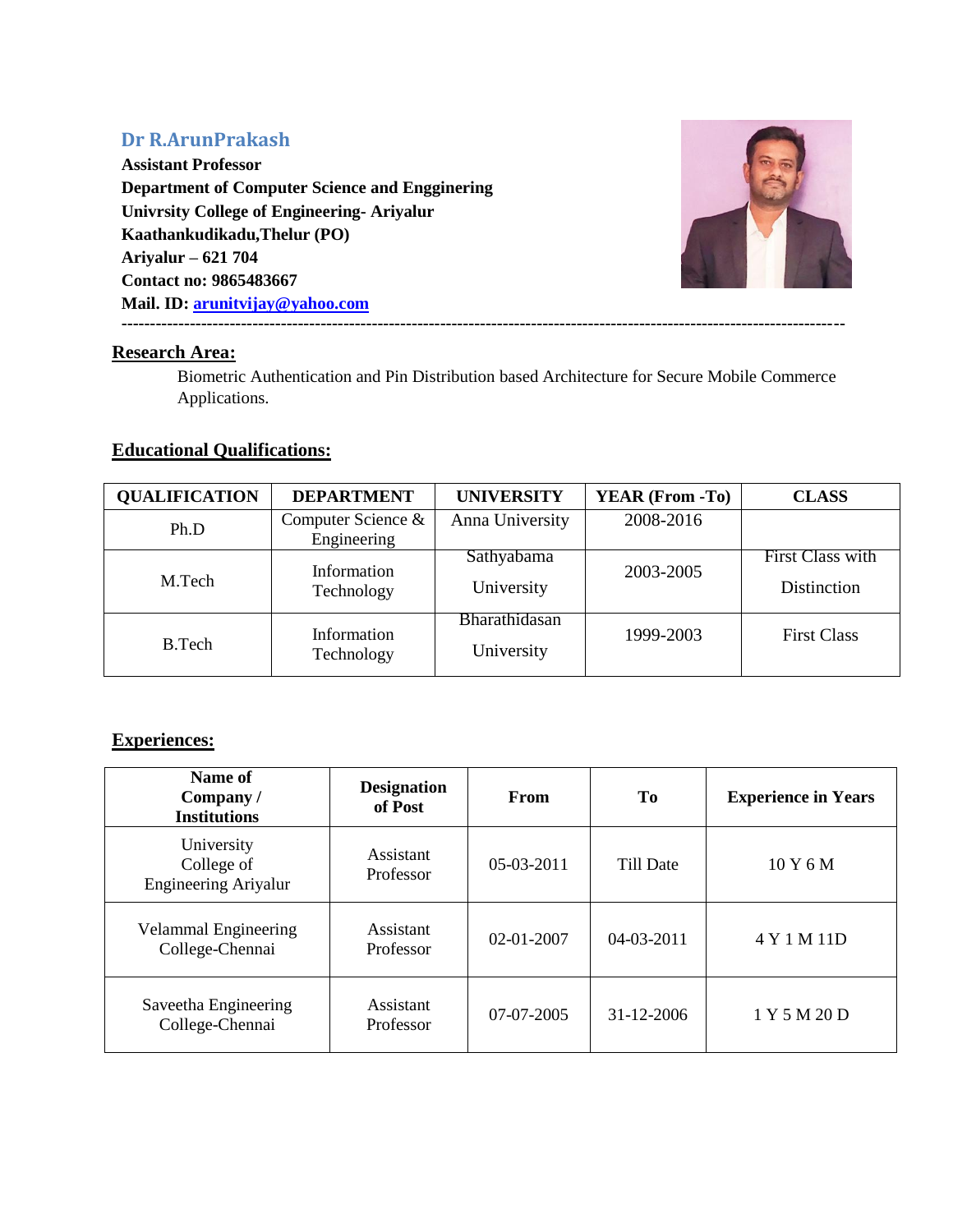# **Awards:**

# **First Prize in Chief Minister Award for Excellance in E-Governance in 2015.**

### **Additional / Academic Responsibilities at University:**

- $\triangleright$  Placement Co-ordinator from 2012 to Till Date.
- $\triangleright$  Class In charge from 2012 to Till Date.
- Industrial Visit Co-ordinator During 2013-2016
- Guiding five PhD Students under Anna University Chennai.

#### **Professional Activities:**

- $\triangleright$  Keynote Address Speaker for National Conference on Recent Trends in Computer fields –BWDA Arts and Science College on 9<sup>th</sup> Jan 2020.
- Handled the Motivational Talk and Recent trends in Computer fields for CSE Students of SRM Valliammai Engineering College,Chennai on Dec 19,2019.
- Guest lecture on Machine Learning at Rover Engineering college, Perambalur on October 28, 2019
- Coordinator for a Program" Science and Technology Capacity Building for Industrial Needs "Sponsored by Tamilnadu State Council for Science and Technology and Government of Tamilnadu in University College of Engineering -Ariyalur From  $6<sup>th</sup>$  Feb to  $9<sup>th</sup>$  Feb 2019.(Sponsor amount One Lakh)
- $\triangleright$  Acted as Jury member in International Conference at University College of Engineering, Banruti on November 29 ,2018
- Guest lecture on 'Recent Developments in Machine Learning Process for Screening and Diagnosis of Autism using Rapid Miner' for Indian Council of Medical Research (ICMR) at V.R.S Engineering College, Villupuram on  $6<sup>th</sup>$  May 2016.
- $\triangleright$  Keynote Address Speaker for National Conference on Emerging trends in M-Commerce in University College of Engineering -Panruti on 21st Nov 2015.
- $\triangleright$  Keynote Address Speaker for National Conference on Cryptographic and Network Security in Easwari Engineering College Chennai on 28th Mar 2015.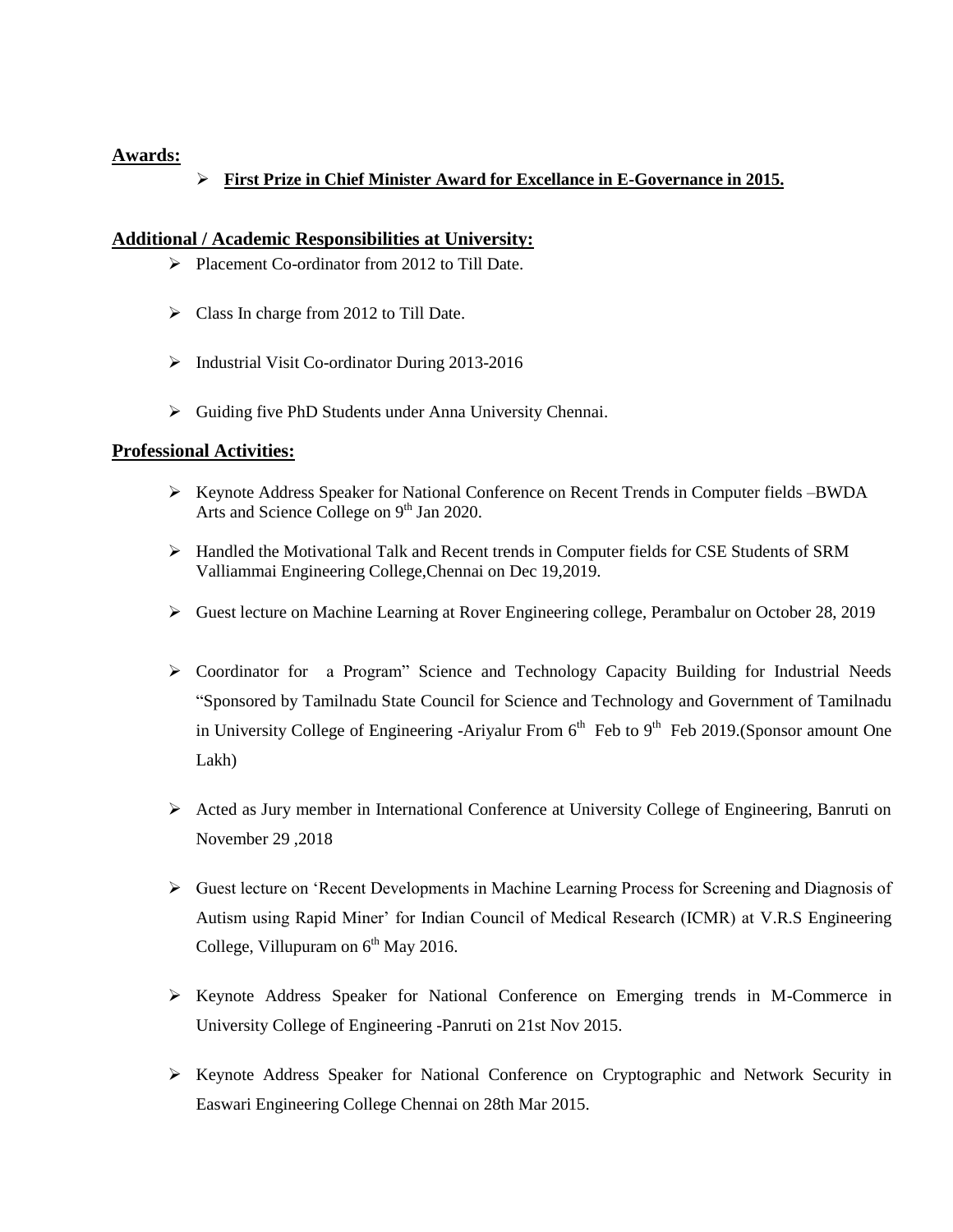- Organized a Program Science and Technology Capacity Building for Industrial Needs Sponsored by Tamilnadu State Council for Science and Technology in University College of Engineering -Ariyalur From 07th July to 9th July 2014. (Sponsor amount One Lakh).
- Coordinator for Titan Employability Skill Training Program collaboration with Mahindra Pride School in University College of Engineering Ariyalur from Feb 2015 onwards.

# **Membership of Scientific and Professional Societies:**

 $\triangleright$  Annual Membership in ISTE

.

# **My You Tube Channel to Spread the Knowledge:**

<https://www.youtube.com/channel/UC3Ixe9cBQ1n3krQ0iharkcA>

# **List of Seminar / Short Term Course /FDP/ Workshop attended:**

- Effective Teaching /Learning of Computer Programming Conducted by Indian Institute of Technology –Bombay From  $14^{\text{th}}$  to  $24^{\text{th}}$  Dec2009.(11 Days)
- Open Source Tools and Components and Open Source Software-Organized by CSI College of Engineering from  $13<sup>th</sup>$  to  $14<sup>th</sup>$  Dec 2012(2 days)
- Developing Pedagogical skills for through Active Learning Techniques –organized by MAM College of Engineering from  $10<sup>th</sup>$  to  $22<sup>nd</sup>$  June  $2013(13 \text{ days})$
- $\triangleright$  Research Methodologies of Information and Communication Enggineering organized by Meenakshi Ramaswamy Engineering College from 12<sup>th</sup> to 22<sup>nd</sup> June 2014(11 Days)
- $\triangleright$  Networking and Troubleshooting organized by University College Of Engineering-Ariyalur from  $29^{\text{th}}$  sep to  $1^{\text{st}}$  OCT 2014(3 Days)
- $\triangleright$  Advance Web Development –PHP & MYSQL organized by Dhanalakshmi Srinivasan Engineering College from  $23<sup>nd</sup>$  to  $24<sup>nd</sup>$  July 2015(2 days)
- One Week Faculty Development Program on Multicore Architecture Sponsored by centre for faculty development Anna University Chennai in University College of Engineering Panruti from  $23^{\text{rd}}$  to  $29^{\text{th}}$  Nov 2016.
- > Transforms and Partial Differential Equation sponsored by centre for faculty development Anna University Chennai in University College Of Engineering Ariyalur from 25<sup>th</sup> to 31<sup>st</sup> May 2017.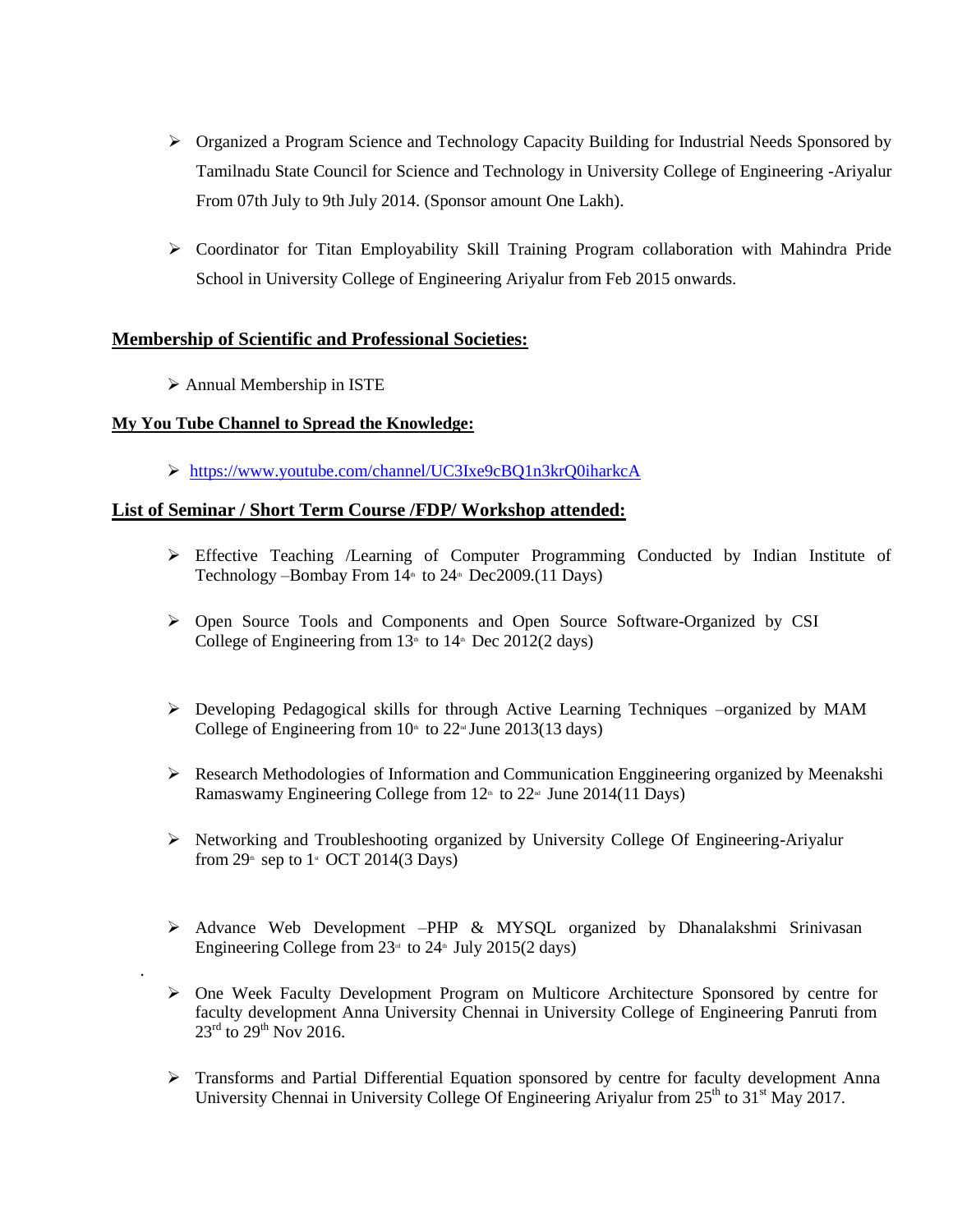- $\triangleright$  Foundation Program in ICT for Education conducted by Indian Institute of Technology –Bombay from  $03^{\circ}$  Aug to  $07^{\circ}$  Sep 2017(14 Days).
- $\triangleright$  Pedagogy for Online and Blended Teaching –Learning Process conducted by Indian Institute of Technology –Bombay from  $14^{\text{th}}$  Sep to  $12^{\text{th}}$  Oct 2017(14 Days).
- $\triangleright$  Effective use of IT for professional activities conducted by Indian Institute of Technology Bombay from  $4<sup>th</sup>$  Sep to  $11<sup>th</sup>$  Nov 2018.
- Two week Faculty Development Training Program on Compiler Design sponsored by centre for faculty development Anna University Chennai in University College Of Engineering BIT Campus, Trichy from  $3^{\text{rd}}$  to  $15^{\text{th}}$  Dec 2018.
- $\triangleright$  Soft Skills on Online Course under the College Corporate programme conducted by Indian Institute of Technology –Bombay from  $6<sup>th</sup>$  Sep to  $4<sup>th</sup>$  Oct 2018.
- $\triangleright$  Workplace Communication on online course under the college corporate programme conducted by Indian Institute of Technology –Bombay from  $4<sup>th</sup>$  Oct to  $12<sup>th</sup>$  Nov 2018.
- $\triangleright$  Financial Literacy on online course under the college corporate programme conducted by Indian Institute of Technology –Bombay from  $19<sup>th</sup>$  Feb to  $18<sup>th</sup>$  Mar 2019.
- English for Oral Communication on online course under the college corporate programme conducted by Indian Institute of Technology –Bombay from  $19<sup>th</sup>$  Feb to  $17<sup>th</sup>$  Apr 2019.
- Handling Large Projects on online course under the college corporate programme conducted by Indian Institute of Technology –Bombay from  $26<sup>th</sup>$  Mar to  $22<sup>nd</sup>$  Apr 2019.
- One day Workshop on "Analog Discovery Kit" Conducted by Department of ECE,University College of Engineering –BIT Campus, Trichy on  $7<sup>th</sup>$  June 2019.
- Fundamentals of 3D Visualization on online course under the college corporate programme conducted by Indian Institute of Technology –Bombay from  $19<sup>th</sup>$  Sep to  $4<sup>th</sup>$  Oct 2019.
- $\triangleright$  Basic 3D Modeling using Blender on online course under the college corporate programme conducted by Indian Institute of Technology –Bombay from  $19<sup>th</sup>$  Sep to  $4<sup>th</sup>$  Oct 2019.
- $\triangleright$  Basic 3D Animation Using Blender on online course under the college corporate programme conducted by Indian Institute of Technology –Bombay from  $19<sup>th</sup>$  Sep to  $23<sup>rd</sup>$  Dec 2019.
- Three Weeks Industrial Training On "Communication and Networking Technologies in Bharat Sanchar Nigam Limited During  $08<sup>th</sup>$  June to  $26<sup>th</sup>$  June 2020.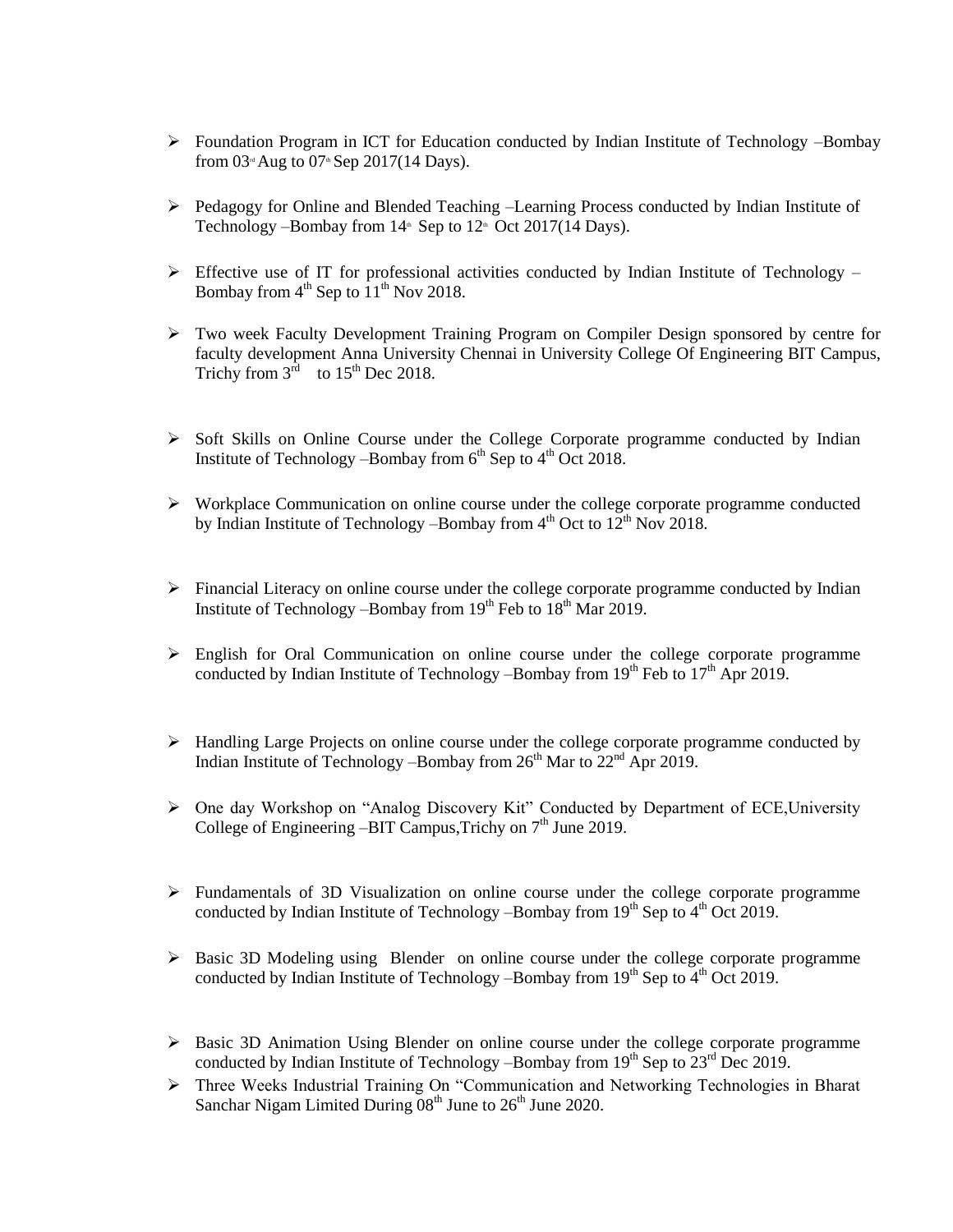- Two week Online Faculty Development Training Program on "Advanced Optimization Techniques and hands-on with MATLAB/SCILAB" Organized by Electronics and ICT Academies-by the Ministry of Electronics and Information Technology, Government of India during  $13<sup>th</sup>$  July to  $24<sup>th</sup>$  July 2020.
- Two week Online Faculty Development Training Program on Data Science for ALL Organized by Electronics and ICT Academies-NIT Warangal, IITDM Jabalpur and NIT Patna during  $27<sup>th</sup>$ July to  $8<sup>th</sup>$  August 2020.

# **International Conferences Participated:**

 Attended and Delivered an Oral Presentation International Conference on Machine Learning and Computing (ICMLC 2011) in Singapore during Feb 26 to Feb 28, 2011.

#### **Publications:**

#### **Books:**

 **Programming in C** Published by Sri Seyon Publication-Chennai 2018**(ISBN NO: 978-81-936779- 1-9).**

#### **International Journals:**

- R. Arun Prakash, Mehata.K. M,Chellappan.C "A Novel Hybrid Authentication Method Based on Orientation Maps and Server Aided Signature for M-Commerce Secured Transactions "Journal of Theoretical & Applied Information Technology. Vol. 64 Issue 1, p84-94. 11p.Oct 2014.
- K.Shanmugam, ,Dr.B.vanathi,R.Arunprakash "Secured M-commerce Transactions using mixed Fingerprint Authentications" International Journal of Engineering Development and Research, ISSN:2321-9939, Vol.3, Issue 2, pp., Apr-2014.
- $\triangleright$  R. Arun Prakash, Mehata.K. M, Chellappan.C "A Robust Biometric Authentication and Pin Distribution Technique for Secure Mobile commerce Applications "Research Journal of Applied Sciences, Engineering and Technology 9(6): 409-418, DOI: [10.19026/rjaset.9.1420,](https://doi.org/10.19026/rjaset.9.1420) ISSN: 2040-7459; e-ISSN: 2040-7467 Nov 2015.
- R. Arun Prakash,W. R. Salem Jeyaseelan and T. Jayasankar "Detection, Prevention and Mitigation of Wormhole Attack in Wireless Adhoc Network by Coordinator" DOI: [10.18576/amis/120123,](https://doi.org/10.18576/amis/120123)Appl. Math. Inf. Sci. 12, No. 1, 233-237 Jan 2018.
- R. ArunPrakash1, T. Jayasankar and K. Vinothkumar" Biometric Encoding and Biometric Authentication (beba) Protocol for Secure Cloud in M-Commerce Environment" DOI: [10.18576/amis/120126,](https://doi.org/10.18576/amis/120126)Appl. Math. Inf. Sci. 12, No. 1, 255-263 Jan 2018.